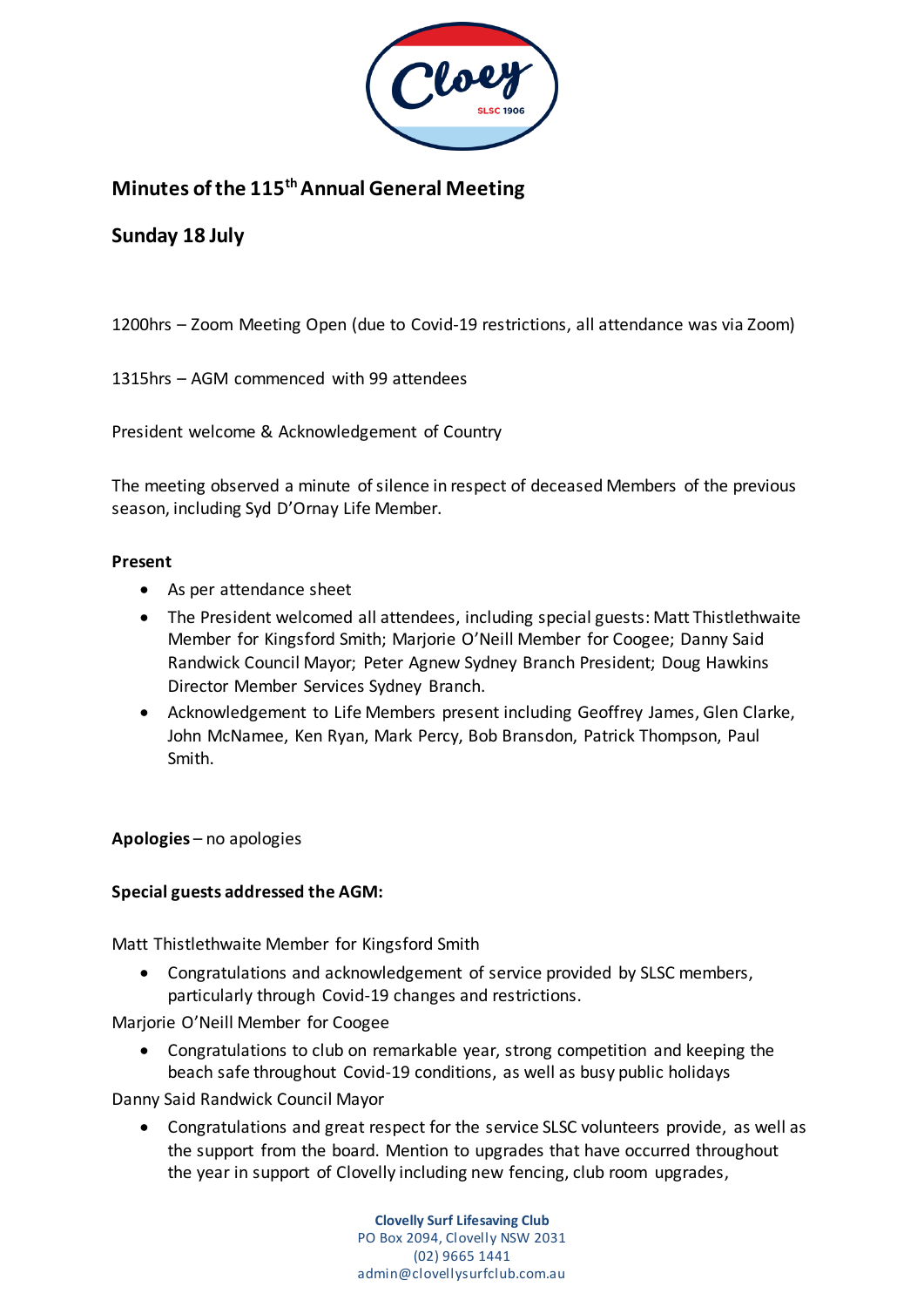

carparking for members etc.

Peter Agnew Sydney Branch President

 Shoutout to Awards of Excellence nominees and winners and announcement of new partner of SLS Sydney, Betty's Burgers

Doug Hawkins Director Member Services Sydney Branch

 Congratulations on services provided this year. Acknowledge the high level of engagement from lifesaving, competition, youth, nippers, education, and increased opportunities across club this year.

**Matters arising from previous minutes** – There were no matters arising from previous minutes.

**Adoption of previous AGM minutes -** Previous minutes of 114th AGM were accepted as a true record of meeting. Proposed: *Patrick Thompson* Seconded: *Molly Cocks, and carried unanimously*

**The President, Bryce Wilde addressed the AGM and spoke to the 115th Annual Report** – The President identified various highlights of the year and thanked the VIPs, office bearers, sponsors and club members.

## **Director of Finance, Michael Bradshaw addressed the meeting and spoke to the 114th Annual Report:**

Michael Bradshaw identified the following highlights of the year:

- More cash than we did last year (70k)
- High depreciation assets due to previous developments
- Lost Mopstar revenue due to Covid-19 restrictions
- Lost Nipper BBQ/ events revenue due to Covid-19 restrictions
- Increased cleaning fees at gym due to Covid-19 restrictions
- Thank you to sponsors
- Thank you to grant providers
- The Club is in great financial position to expand and support services we provide
- Special thank you to Julie Fox, Paul Farrugia, Junior Taurail for their support

#### **Adoption of Annual Report & Financial Statement** – Annual report was accepted

Proposed: *Athenia Pascoe* Seconded: *Catherine Mottee, and carried unanimously*

**President drew attention to the fee structure that has been set by the Board for the 2021/22 season and are due by 1 September 2021.**

## **Notice of Membership Fees 2021/202**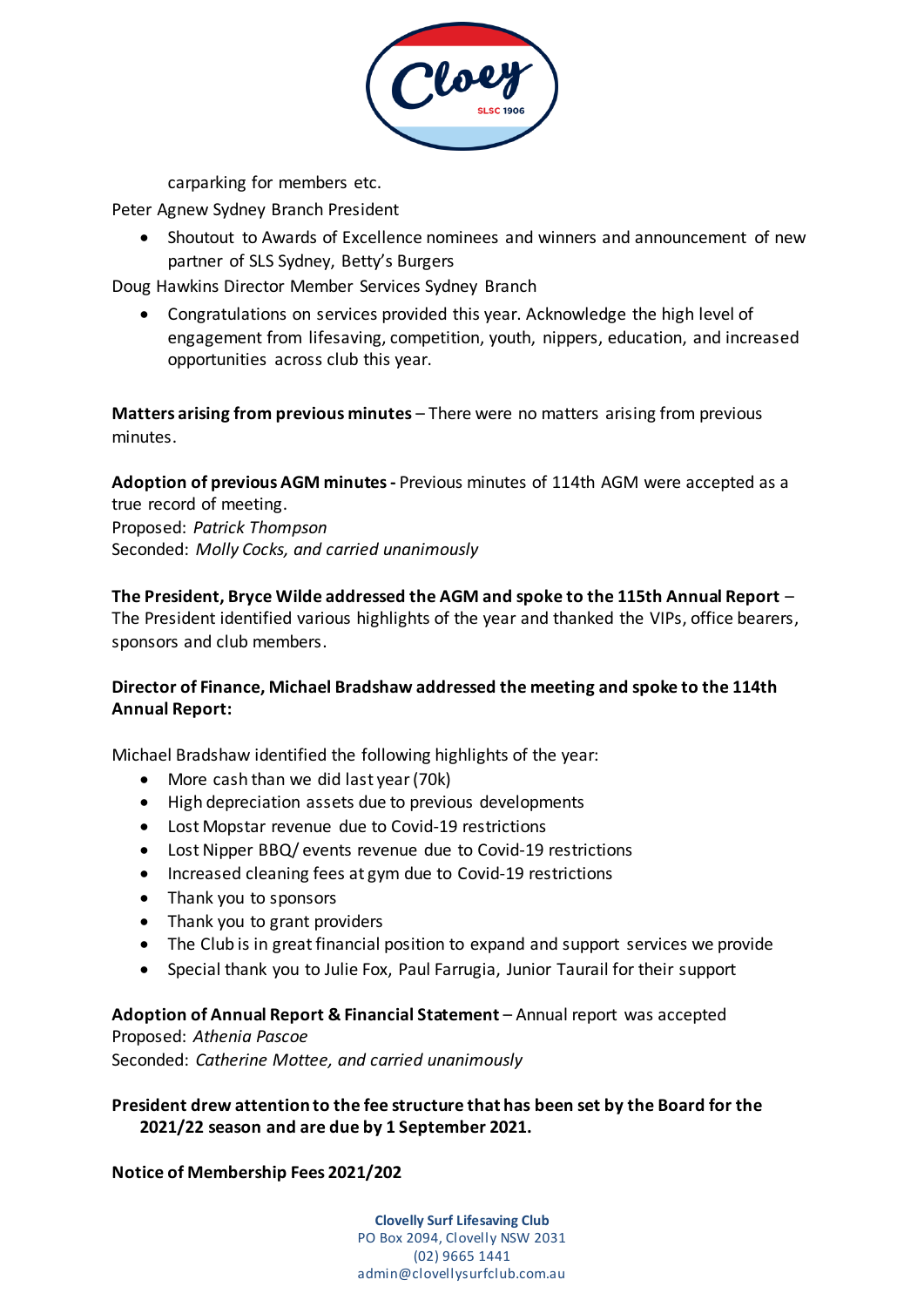

|                                     | Cadet<br>13-15yrs (SRC) | Active<br>15-18yrs<br>(BM) | Active 18+<br>(BM)                       | Reserve<br>Active | Long<br><b>Service</b> | Associate | <b>Existing</b><br><b>Associate</b><br><b>Pensioner</b> |
|-------------------------------------|-------------------------|----------------------------|------------------------------------------|-------------------|------------------------|-----------|---------------------------------------------------------|
| <b>New</b><br>Member<br>Joining Fee | 140.00                  | 250.00                     | 18-21yrs - 250.00<br>$22$ yrs + - 350.00 | 300.00            | 300.00                 | 230.00    | 60.00                                                   |
| Membership<br>Renewal Fee           | 30.00                   | 30.00                      | 55.00                                    | 70.00             | 70.00                  | 220.00    | 60.00                                                   |
| Gym                                 | $14$ yrs + 40.00        | 60.00                      | 60.00                                    | 90.00             | 90.00                  | 220.00    | 60.00                                                   |
| Locker                              | 20.00                   | 20.00                      | 20.00                                    | 20.00             | 30.00                  | N/A       | N/A                                                     |

#### **Election of Office Bearers for 2021/2022**

All office positions were vacated.

#### **The Following Members were elected to office for the season 2020/21**

| <b>Position</b>                             | <b>Nominee</b>            |  |  |
|---------------------------------------------|---------------------------|--|--|
| <b>President</b>                            | <b>Bryce Wilde</b>        |  |  |
| <b>Vice President</b>                       | <b>Michael Walker</b>     |  |  |
| <b>Vice President</b>                       | <b>Roslyn Manuel</b>      |  |  |
| <b>Director of Finance</b>                  | <b>Paul Farrugia</b>      |  |  |
| <b>Director of Administration</b>           | <b>Rebecca Cocks</b>      |  |  |
| <b>Director of Education</b>                | <b>Madeleine Wheatley</b> |  |  |
| <b>Director of Lifesaving</b>               | <b>Keiran Stone</b>       |  |  |
| <b>Director of Competition</b>              | Cheree D'Ornay            |  |  |
| <b>Director of Junior Activities</b>        | <b>Matt Meynell</b>       |  |  |
| Assistant Director of Finance - 1           | Michael Bradshaw          |  |  |
| Assistant Director of Finance - 2           | Nicole Hansberry          |  |  |
| <b>Assistant Director of Administration</b> | Erin Jeffries             |  |  |
| Assistant Director of Lifesaving $-1$       | <b>Kevin Davis</b>        |  |  |
| Assistant Director of Lifesaving $-2$       |                           |  |  |
| <b>Assistant Director of Education</b>      | <b>Molly Cocks</b>        |  |  |
| <b>House Captain</b>                        | <b>Paul Smith</b>         |  |  |
| Registrar                                   | Christopher Thompson      |  |  |
| IRB Captain - 1 ***                         | Ross Edwards              |  |  |
| IRB Captain $-2$                            |                           |  |  |
| Gear Steward ***                            | Fiona Clissold            |  |  |
| Assistant Gear Steward ***                  | Samantha Smith            |  |  |
| Junior Captain - 1                          | Imogen Barham             |  |  |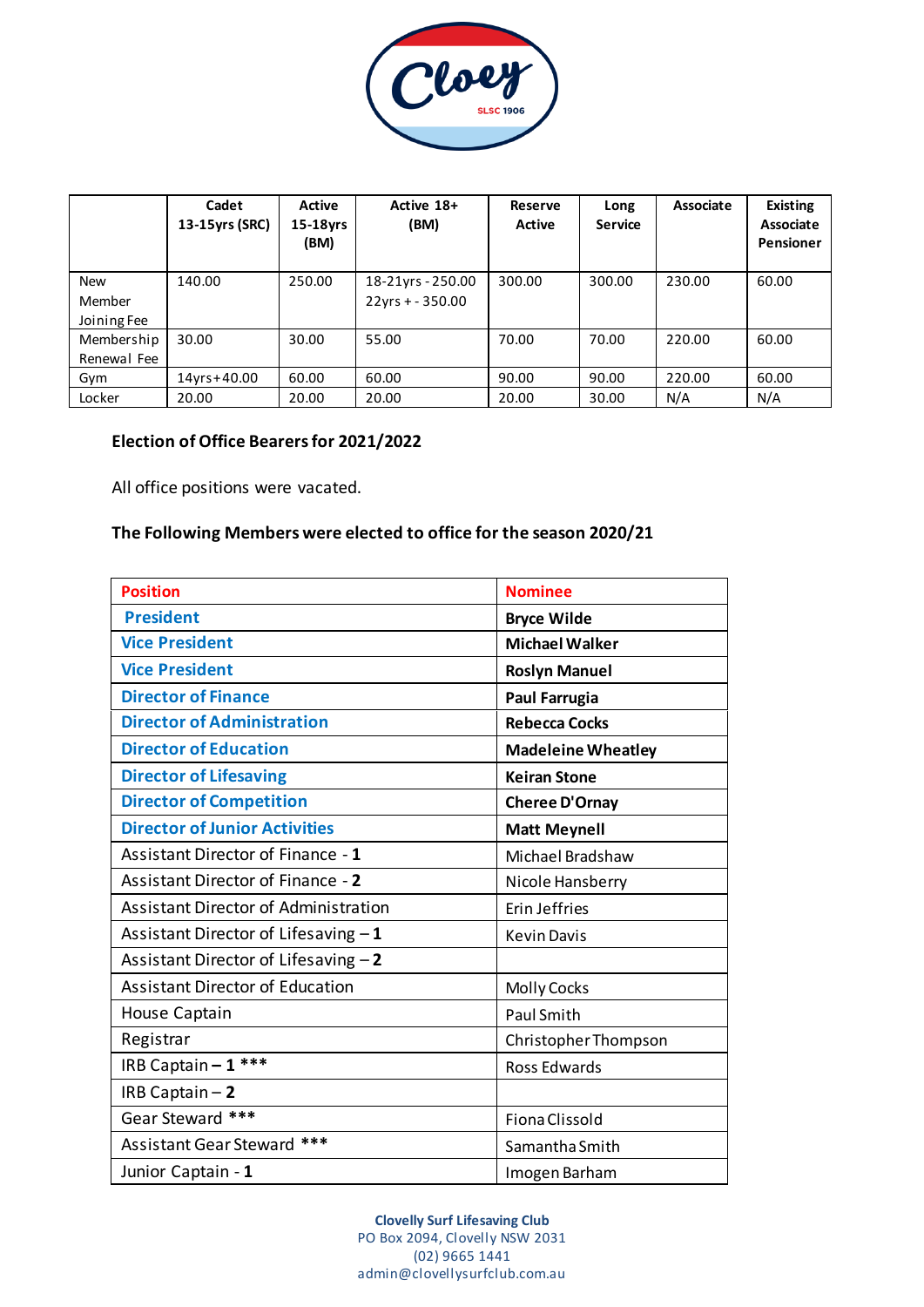

| Junior Captain - 2                             | Hugo Holt            |  |  |
|------------------------------------------------|----------------------|--|--|
| First Aid Officer                              | Roslyn Manuel        |  |  |
| Radio Officer                                  | Ed Sanchez           |  |  |
| Social Media                                   | Larissa Blake        |  |  |
| Member Protection and Information Officer $-1$ | Glen Clarke          |  |  |
| Member Protection and Information Officer $-2$ | Athenia Pascoe       |  |  |
| Board, Ski & Swim Captain                      | Sam Bowler           |  |  |
| Beach Captain - 1                              | Kim Davey            |  |  |
| Beach Captain - 2                              |                      |  |  |
| Recruitment Officer-1                          | Lara Garrido-Herrero |  |  |
| Recruitment Officer - 2                        | Abigail Ada Rath     |  |  |
| <b>Publicity Officer</b>                       | Samantha Smith       |  |  |
| <b>WHS Officer</b>                             | <b>Tim Carey</b>     |  |  |
| Gym Officer                                    | <b>Brad Dunn</b>     |  |  |
| Gym Classes Co-Ordinator                       | <b>Wendy Pepper</b>  |  |  |
| Club Historian                                 | Mark McGuire         |  |  |
| <b>Boat Captain</b>                            |                      |  |  |

**Resolution of Affiliation with Sydney Branch & SLSNW -** That Clovelly Surf Life Saving Club continue its affiliation with Surf Life Saving Australia through its Sydney Branch and SLSNSW.

Proposed: *Patrick Thompson* Seconded: *Sam Bowler, and carried unanimously*

**The appointment and fixing of the remuneration of the auditors -** That Clovelly Surf Life Saving Club appoint Bell Partners as its Auditors at a fee of not more than \$8,000. Proposed: *Andrew Goodieson* Seconded: *Athenia Pascoe, and carried unanimously*

## **Election of Life member**

Consideration and vote on Special Resolution from the Board for Life Membership nomination of Christopher "Topper" Thompson.

- Karon Lekeu nominated Topper and spoke as the nominator
- The Honours Committee and Board of Directors supported the nomination
- Ken Ryan spoke to the nomination
- Owen Arthurson spoke to the nomination for himself and on behalf of the latest bronze squad Topper trained in the 2020/21 season
- No members spoke against the nomination

*Vote was conducted by raise of hand in Zoom. Members ineligible to vote were put into a*